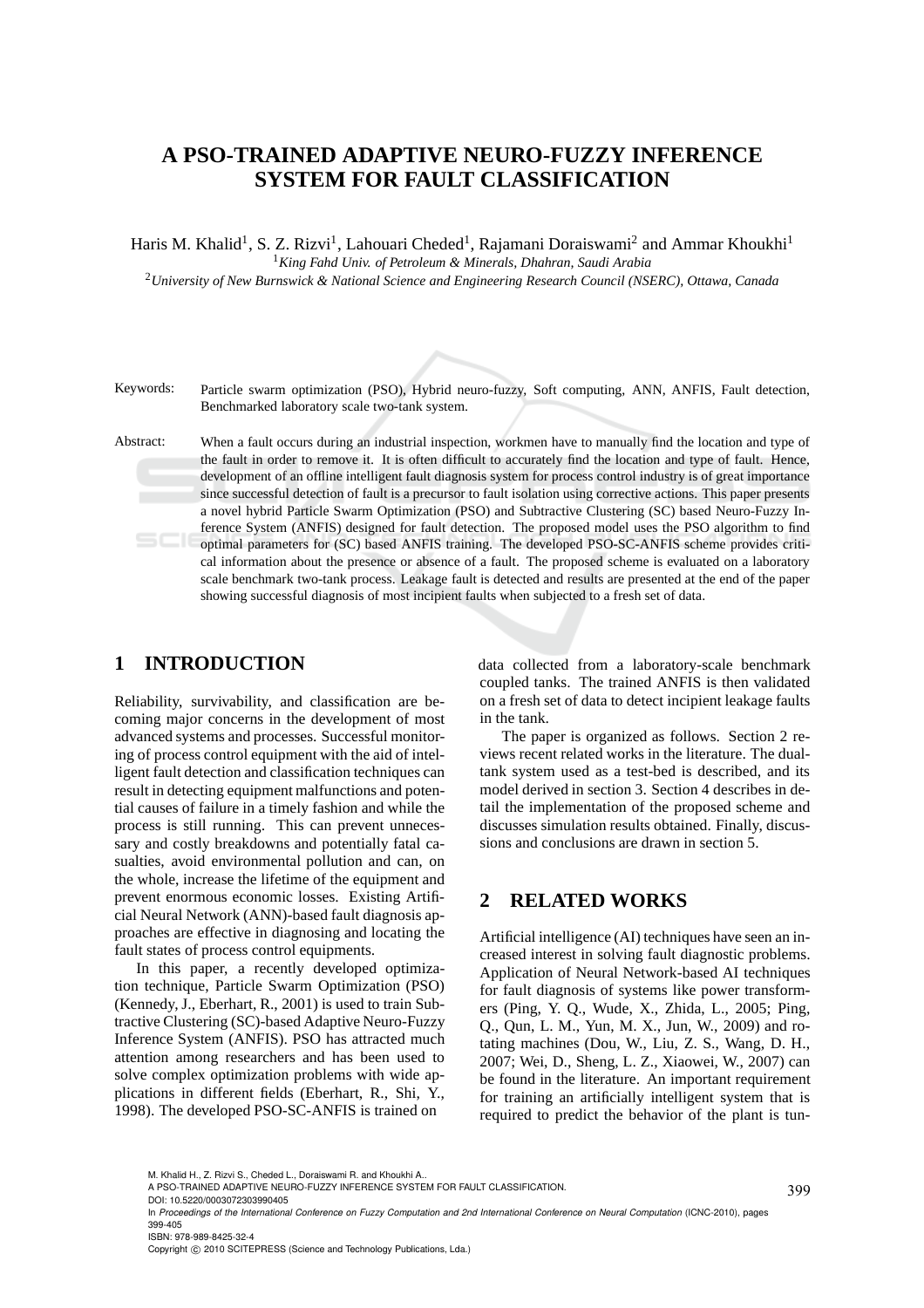

Figure 1: Proposed scheme.

ing its key parameters to optimal values during its training. With the rapid rise of heuristic algorithms, researchers have found more reliable means to find optimal solutions to AI learning problems. Genetic Algorithm (GA) (Dou, W., Liu, Z. S., Wang, D. H., 2007; Wei, D., Sheng, L. Z., Xiaowei, W., 2007; Elhadef, M., Ayeb, B., 2000), Particle Swarm Optimization (PSO) (Hongxia, P., Jinying, H., Hongwei, M., 2009), and Grid Search based methods (Duan, F., Zivanovic, R., 2009) are among several other techniques that have seen an increased interest and use in solving AI-based fault diagnostic problems. Various techniques such as ANN, Fuzzy Logic (FL) and GA are used to develop models for FDI techniques. These models can be trained and used to represent a wide class of nonlinear systems with an arbitrary accuracy. Among these techniques, ANN-based techniques are well recognized for their ability to approximate nonlinear functions and for their learning ability (Zhang, G. Q. P., 2000). For these reasons, they have been used as models to generate residuals for fault detection purposes (Wang, Y., Chan C. W., Cheung, K. C., 2001). However, it is desirable that a fault diagnostic system should be able to incorporate the experience of the operators (De Miguel, L. J., Blazquez, L. F., 2005). To achieve such an aim, researchers have resorted to the use of fuzzy reasoning which allows symbolic generalization of numerical data using fuzzy rules, and which supports direct integration of operator's experience in the decision-making process of FDI in order to achieve more reliable fault diagnosis. In this paper, a PSO-trained SC-ANFIS is proposed to meet the requirements for a quick and reliable fault detection scheme. The proposed scheme has been evaluated on a laboratory-scale based twotank system. It is the most used prototype applied in waste water treatment plants, petro-chemical plants, and oil/gas processing plants. The main contribution

of the paper is the implementation of the proposed PSO-SC-Adaptive Neuro-Fuzzy system and its application to the fault diagnosis problem.

## **3 FAULT DIAGNOSIS PROBLEM STATEMENT**

### **3.1 Experimental Setup and Process Data Collection**

The Benchmarked laboratory-scale two-tank process control system has been used to collect data at a sampling rate of 50 milliseconds. Hydraulic height and liquid output flow-rate of the second tank are the inputs while leakage fault level on a discrete scale of 1 to 4 is the considered output. The proposed scheme is shown in Figure 1. A Proportional Integral (PI) controller works in a closed loop configuration. Data is collected by introducing leakage fault in the closed loop system. This is done through the pipe clogs of the system using drainage valve between the two tanks. The PI controller tends to treat the introduced fault as a disturbance and acts to suppress it. The objective of the benchmark dual-tank system is to reach a reference height of 200 ml in the second tank. The closed-loop nature of the experiment also tends to suppress the faults introduced in the system, thereby making it more difficult to detect these faults.

#### **3.2 Model of the Coupled Tank System**

The physical system under evaluation is formed of two tanks connected by a pipe. A DC motor-driven pump supplies the fluid to the first tank and a PI controller is used to control the fluid level in the second tank by maintaining the level at 200 ml, as shown in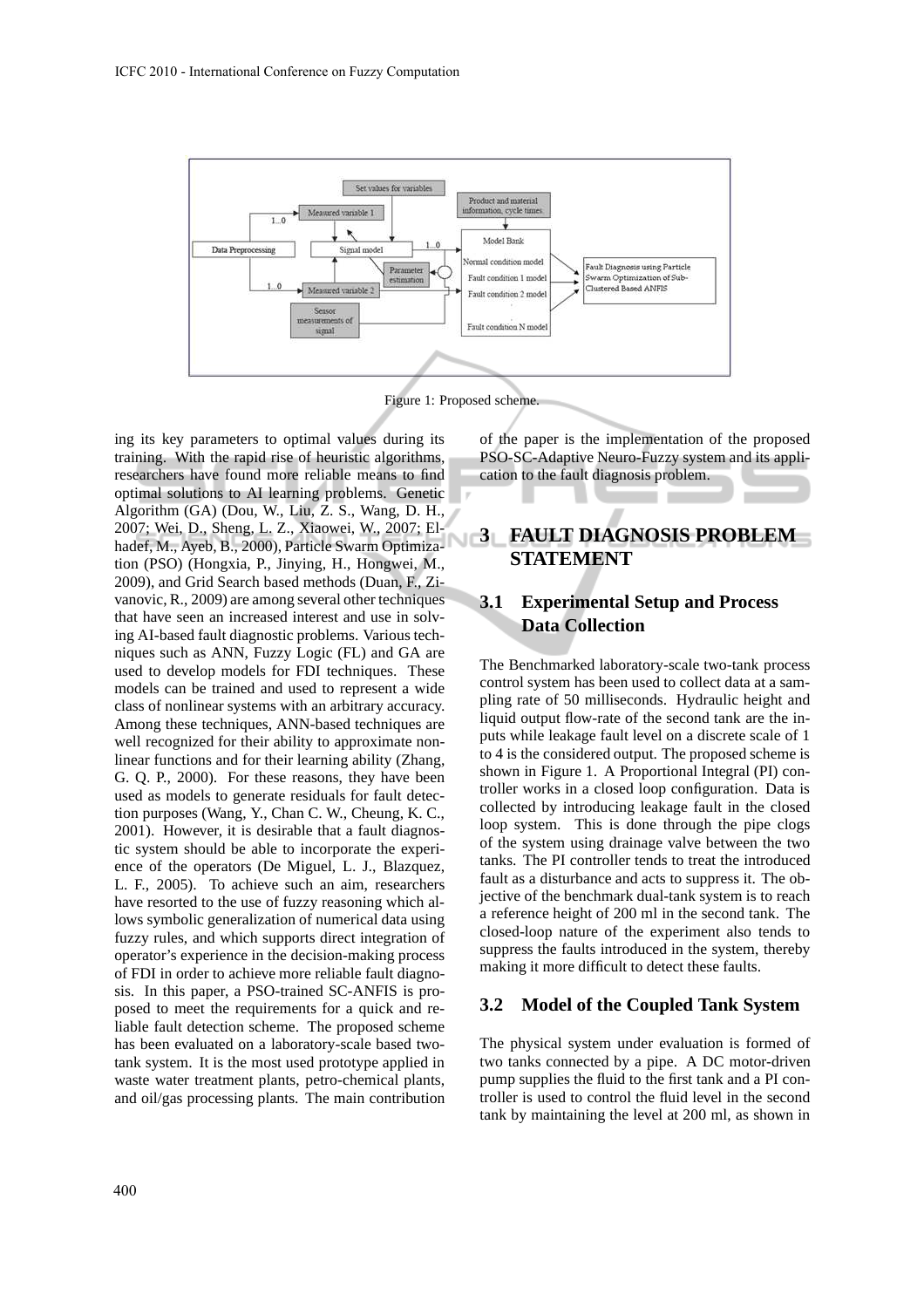Figure 2. A step input is applied to the dc motorpump system to fill the first tank. Varying levels of leakage faults are introduced and the liquid height and the output flow-rate of the second tank are both measured. The model relating the input control signal to the motor,  $u$ , and the flow  $Q_i$  is given below.

$$
Q_i = -a_m Q_i + b_m \phi(u), \qquad (1)
$$

where  $a_m$  and  $b_m$  are the parameters of the motorpump system and  $φ(u)$  is a dead-band and saturationtype of nonlinearity. It is assumed that the leakage *Q<sup>l</sup>* occurs in tank 1 and is given by

$$
Q_l = C_{dl} \sqrt{2gH_1}.
$$
 (2)

With the inclusion of the leakage, the liquid level system is modeled by

$$
A_1 \frac{dH_1}{dt} = Q_i - C_{12}\phi(H_1 - H_2) - C_l\phi(H_1), (3)
$$
  
\n
$$
A_2 \frac{dH_2}{dt} = C_{12}\phi(H_1 - H_2) - C_0\phi(H_2), (4)
$$

where  $\phi(.) = sign(.)\sqrt{2g(.)}, Q_l = C_l\phi(H_1)$  is the leakage flow rate,  $Q_0 = C_0 \phi(H_2)$  is the output flow rate,  $H_1$  is the height of the liquid in tank 1,  $H_2$  is the height of the liquid in tank 2,  $A_1$  and  $A_2$  are the crosssectional areas of the 2 tanks,  $g = 980 \, \text{cm}/\text{sec}^2$  is the gravitational constant,  $C_{12}$  and  $C_0$  are the discharge coefficient of the inter-tank and output valves respectively. The model of the two-tank fluid control system is of second order and is nonlinear with smooth square-root type nonlinearity. For design purposes, a linearized model of the fluid system is required and is given as

$$
\frac{dh_1}{dt} = b_1 q_i - (a_1 + \alpha) h_1 + a_1 h_2, \qquad (5)
$$

$$
\frac{dh_2}{dt} = a_2h_1 - (a_2 - \beta)h_2, \tag{6}
$$

where  $h_1$  and  $h_2$  are the increments in the nominal (leakage free) heights  $H_1^0$  and  $H_2^0$ 

$$
b_1 = \frac{1}{A_1}, a_1 = \frac{C_{db}}{2\sqrt{2g(H_1^0 - H_2^0)}}, \beta = \frac{C_0}{2\sqrt{2gH_2^0}}, (7)
$$

$$
a_2 = a_1 + \frac{C_{d0}}{2\sqrt{2gH_2^0}}, \alpha = \frac{C_{dl}}{2\sqrt{2gH_1^0}}. (8)
$$

The parameter indicates the amount of leakage. A PI controller, with gains  $k_P$  and  $k_I$  is used to maintain the level of Tank 2 at the desired reference input *r*.

$$
\dot{x}_3 = e = r - h_2, \tag{9}
$$

$$
u = k_P e + k_I x_3 \tag{10}
$$

The state space model is given by:

$$
x = \begin{bmatrix} h_1 & h_3 & x_3 & q_1 \end{bmatrix}^T,
$$
  
\n
$$
A = \begin{bmatrix} -a_1 - \alpha & a_1 & 0 & b_1 \\ a_2 & -a_2 - \beta & 0 & 0 \\ 0 & -1 & 0 & 0 \\ -b_m k_p & 0 & b_m k_l & -a_m \end{bmatrix},
$$
  
\n
$$
B = \begin{bmatrix} 0 & 0 & 1 & b_m k_p \end{bmatrix}^T,
$$
  
\n
$$
C = \begin{bmatrix} 1 & 0 & 0 & 0 \end{bmatrix},
$$

where  $q_i$ ,  $q_l$ ,  $q_0$ ,  $h_1$  and  $h_2$  are the increments in  $Q_i$ ,  $Q_l$ ,  $Q_0$ ,  $H_1^0$  and  $H_2^0$  respectively, the parameters  $a_1$ and  $a_2$  are associated with linearization whereas the parameters  $\alpha$  and  $\beta$  are respectively associated with the leakage and the output flow rate, i.e.  $q_l = \alpha h_l$ ,  $q_0 = \beta h_2$ .

## **4 ANFIS BASED FAULT DIAGNOSIS USING SUBTRACTIVE CLUSTERING**

Subtractive Clustering (SC) technique is used to formulate an ANFIS. The procedure for Subtractive Clustering seeks optimal data point by dividing the data into clusters and defining a cluster center based on the density of surrounding data points. A flowchart for SC-ANFIS is shown in the Figure 3. A radius for each cluster is chosen. All the data points within the radial distance of this point are then removed in order to determine the next data cluster and its center. This process is repeated until all the data is within radial distance of a cluster center. Given proper cluster radii, the SC algorithm finds optimal data point to define a cluster center based on the density of surrounding data points.

### **4.1 Objective Function and SC-ANFIS Tuning**

In order to stress the importance of a proper cluster radius while performing subtractive clustering, a random radius size is chosen for all three inputs and outputs. Two radii sizes of 0.7 and 0.2 are chosen at random to develop two SC based ANFIS. However, prediction errors for both the developed SC-ANFIS systems with radii 0.7 and 0.2, shown in Figure 8 motivate us to tune the cluster radii in order to reduce these high errors. For this purpose, an objective function based on squared error is minimized using PSO, and optimal cluster radii are searched.

An objective function J defined below is proposed.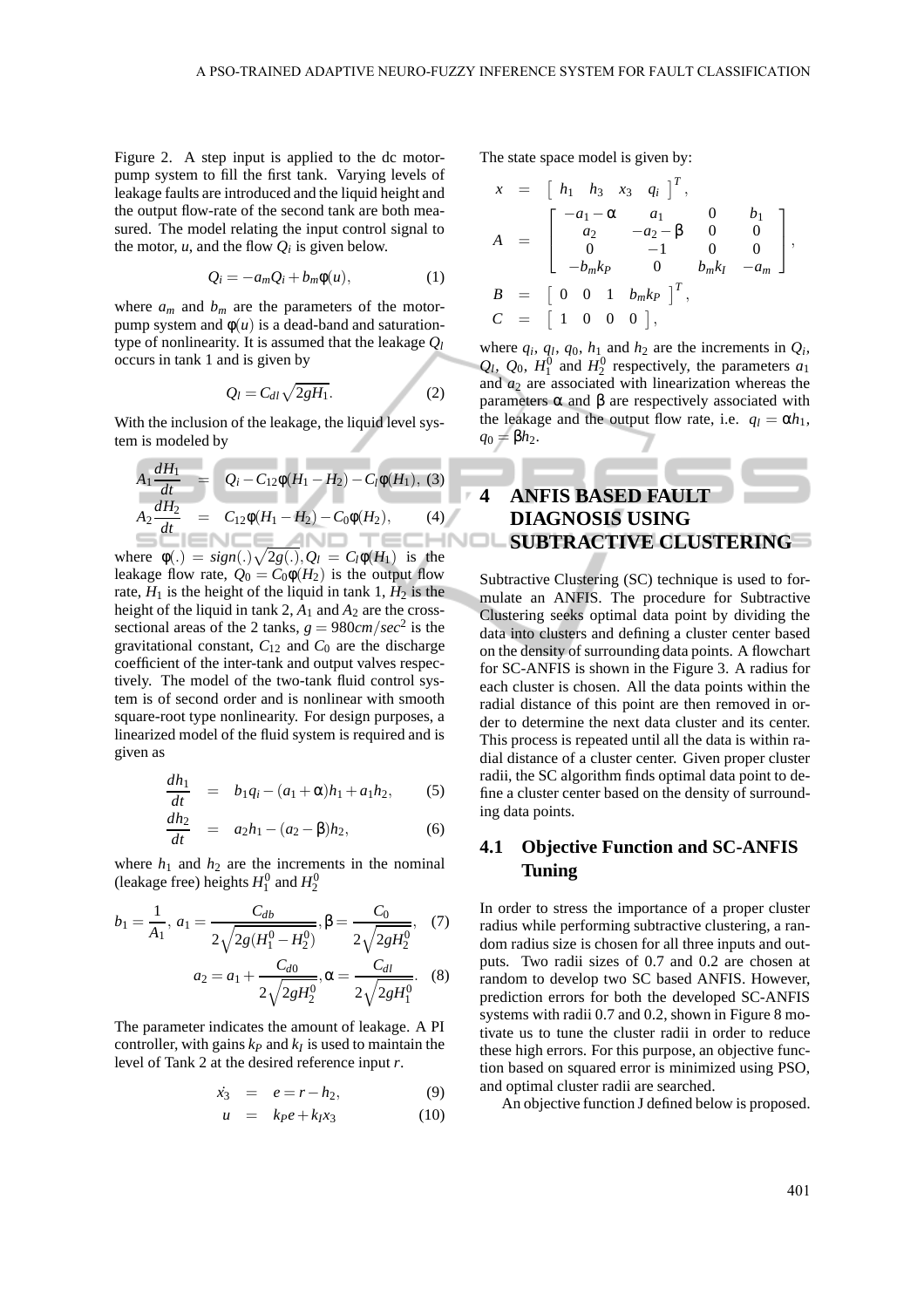

Figure 3: Flowchart for SC-ANFIS.

Generation of SC-ANFIS

$$
J = \sum_{n=1}^{N} \frac{(\hat{y}(n) - y(n))^2}{N}
$$
 (11)

where *N* denotes the number of data points,  $\hat{y}(n)$  and  $y(n)$  denote the  $n^{th}$  sample of predicted and actual outputs respectively.

The problem constraints are the bounds on the size of radii for the two inputs and one output. The problem can be formulated as

minimize *J*, subject to the constraints

$$
r_i^{min} \le r_i \le r_i^{max}, \quad i = 1, 2, 3. \tag{12}
$$

The minimum value of  $r_{1,2,3}^{min}$  is set to 0.1 while the maximum values are set to half the range of respective inputs and outputs giving  $r_1^{max} = 90, r_2^{max} =$  $2$ , and  $r_3^{max} = 1.5$ . PSO is applied to this problem in order to find optimal or near optimal value of  $r_1, r_2$ , and  $r_3$ .

ary technique used to solve optimization problems (Kennedy, J., Eberhart, R., 2001). It uses 'swarm intelligence' and has been motivated by the behavior of organisms that stick together in social colonies such



Figure 4: Flowchart for hybrid PSO-SC-ANFIS scheme.

In PSO, each particle in the swarm represents a candidate solution to the problem at hand. The particles change their positions by flying around in a multi-dimensional search space until a relatively unchanging position has been encountered. Each particle  $\mathbf{x}_i(t)$  is represented by an *m* dimensional vec- $\tan x_j(t) = [x_{j1}(t) \cdots x_{jm}(t)],$  where *m* represents the number of parameters that need to be optimized. The velocity for the *j th* particle is represented by an *m* di-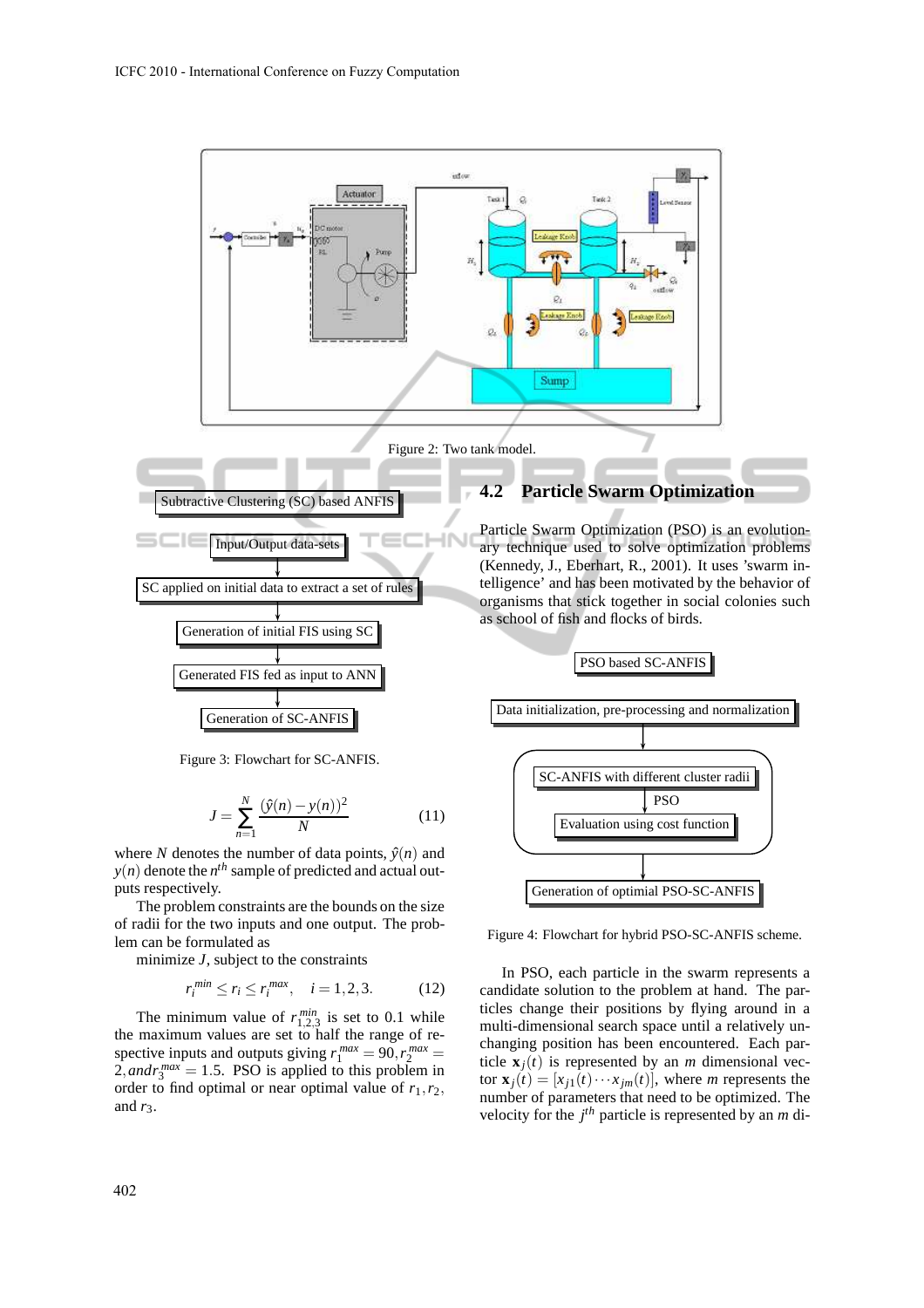

Figure 5: PSO trained SC for effective ANFIS implementation.

mensional vector  $\mathbf{v}_i(t) = [v_{i1}(t) \cdots v_{im}(t)]$ . An inertia weight, *w* is used to control the impact of the previous velocities on the current velocity. A large initial inertia weight is recommended for global exploration and vice versa. As a particle moves through the search space, it compares its fitness value at the current position to the best fitness value it has ever attained at any time up to the current time. The best position that is associated with the best fitness encountered so far is the individual or local best  $\mathbf{x}^*_j(t)$ .

**AND** 

-6

**IEND** 

The global best  $\mathbf{x}^{**}(t)$  is the best position among all individual best positions achieved so far. A random population of *m* dimensional particles **X**(*t*) ε  $\Re^{n \times m}$  is generated, where *n* denotes the size of the population. The *k th* parameter of every particle is generated within the range of the *k th* optimized parameter  $[x_k^{max}, x_k^{min}]$ . Initial velocities of particles  **ε**  $\Re^{n \times m}$  **are generated in a similar fashion. Each** particle is evaluated using an objective function *J*. As the iterations progress, each particle is compared with its local best and local best is updated. Inertia weight is updated according to  $w = \alpha w$ , where  $\alpha$  is smaller than but close to 1. Finally velocity and position of every particle is updated. Velocity update of *j th* particle is given by

$$
\mathbf{v}_j(t+1) = w\mathbf{v}_j(t) + c_1 r_{j1}(t) \{ \mathbf{x}_j^*(t) - \mathbf{x}_j(t) \}
$$
  
+ 
$$
c_2 r_{j2}(t) \{ \mathbf{x}^{**}(t) - \mathbf{x}_j(t) \},
$$
  

$$
\mathbf{x}_j(t+1) = \mathbf{v}_j(t) + \mathbf{x}_j(t).
$$
 (14)

where  $c_1$  and  $c_2$  are cognitive and social parameters and represent orientation of velocity update towards local and global best respectively.

### **4.3 Training and Performance of PSO-ANFIS**

TECHNOLOGY PUBLIC*A*TIONS

PSO based ANFIS is developed. Flowchart for PSO-SC-ANFIS is shown in Figure 4. A generic concept for the implementation can be seen from the Figure 5 as well. The developed algorithm is applied on the above defined problem to search for optimal radii of data clusters. The number of iterations is kept 60, population size is kept 50, cognitive and social parameters  $c_1$  and  $c_2$  are kept equal to 2, and constraints on the radii, as defined above, are observed strictly. The obtained optimal values for the three radii are  $r_1 = 0.3685$ ,  $r_2 = 0.1949$ , and  $r_3 = 0.1614$ . The convergence of objective function is shown in Figure 6. PSO converges to almost the same values of radii for every run of the algorithm. Cost function convergence to optimal or near optimal solution regardless of initial solution demonstrates the robustness of the algorithm. Simulation result for optimal radii is shown in Figure 7.

#### **5 DISCUSSION**

In this paper, a PSO optimized subtractive clustering is used to develop and train an ANFIS for fault detection. The importance of using optimum cluster radii can be gauged from the output error between actual faults and predicted faults shown in Figure 8. The figure shows a histogram for subtractive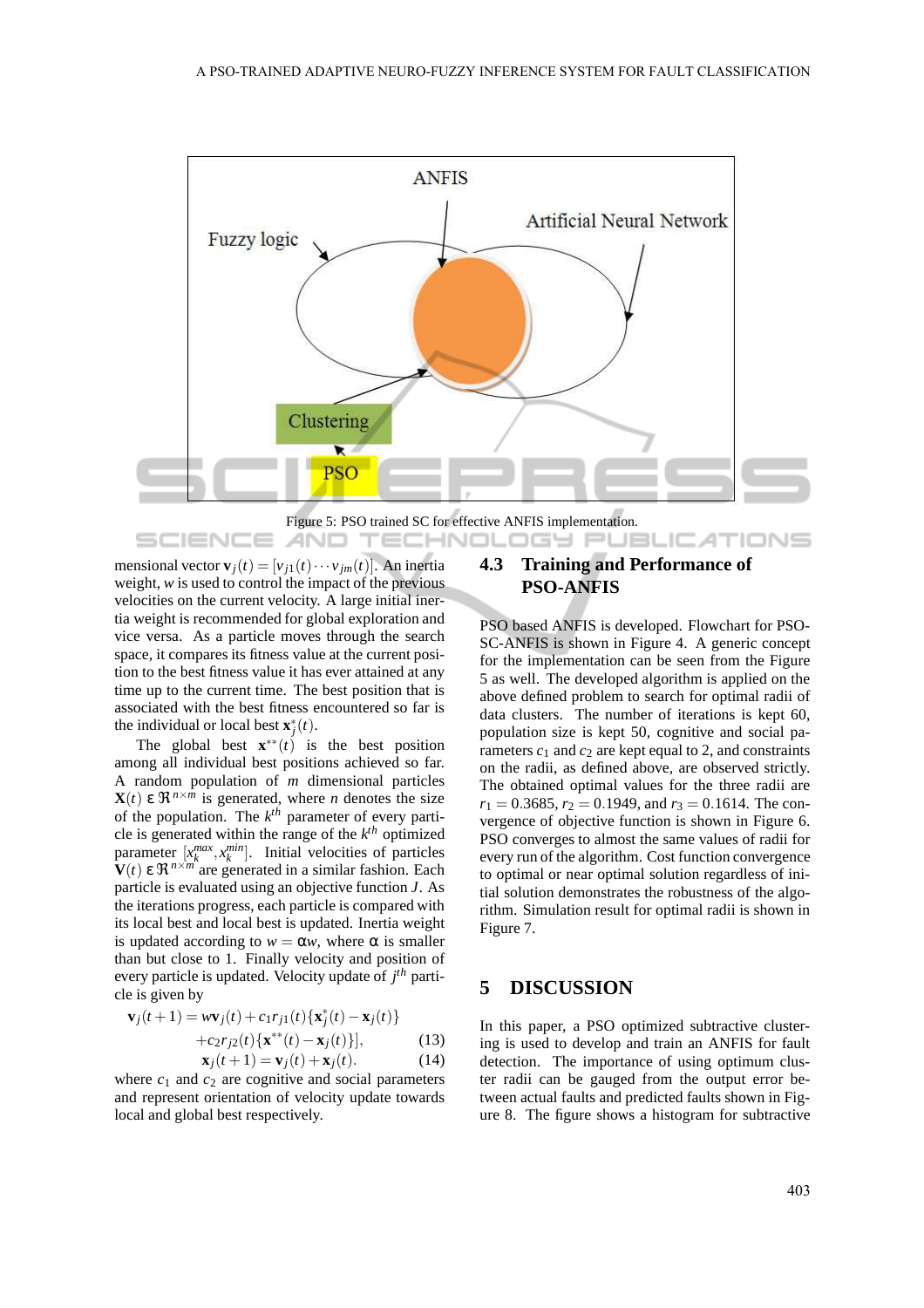

Figure 6: Cost function convergence with different initial solutions.



Figure 7: Leakage fault prediction results using PSO-SC-**ANFIS** 



Figure 8: Prediction mean squared errors for SC-ANFIS with randomly selected radii  $r_{1,2,3} = 0.2, r_{1,2,3} = 0.7$ , and PSO-SC-ANFIS.

clustering based ANFIS with randomly selected radii  $r_{1,2,3} = 0.7$ , another ANFIS with randomly selected radii  $r_{1,2,3} = 0.2$ , and a PSO optimized subtractive clustering based ANFIS. The error rates for the three cases evidently place PSO-ANFIS at the top of the other two. The error rate for PSO-ANFIS highlights the performance of PSO in converging to a near optimal value for the radii of clusters. The fault detection results thus obtained are encouraging and provides motivation for more work towards further improvement.

#### **ACKNOWLEDGEMENTS**

The authors acknowledge support of National Science and Engineering Research Council (NSERC), Canada, and the Universities of New Brunswick in Canada and KFUPM in Saudi Arabia.



- De Miguel, L. J., Blazquez, L. F. (2005). Fuzzy logicbased decision-making for fault diagnosis in a dc motor. In *Engineering Applications of Artificial Intelligence*. volume 18(4), pages 423-450.
- Dou, W., Liu, Z. S., Wang, D. H. (2007). Combination diagnosis based on genetic algorithm for rotating machinery. In *Third International Conference on Neural Computation 2007, ICNC 2007*.
- Duan, F., Zivanovic, R. (2009). Induction motor fault diagnostics using global optimization algorithm. In *IEEE Power Engineering Conference, 2009, AUPEC 2009*. pages 1-5.
- Eberhart, R., Shi, Y. (1998). Parameter selection in particle swarm optimisation. In *Evolutionary Programming VII*. pages 591-600.
- Elhadef, M., Ayeb, B. (2000). An evolutionary algorithm for identifying faults in t-diagnosable systems. In *The 19th IEEE Symposium on Reliable Distributed Systems, 2000. SRDS 2000*. pages 74-83.
- Hongxia, P., Jinying, H., Hongwei, M. (2009). Research of fault characteristic extractive technology based on particle swarm optimization. In *Fuzz-IEEE Conference, Korea, 2009*. pages 1941-1946.
- Kennedy, J., Eberhart, R. (2001). *Swarm Intelligence*. Academic Press.
- Ping, Q., Qun, L. M., Yun, M. X., Jun, W. (2009). Application of artificial intelligence in power transformer fault diagnosis. In *IEEE 2009 International Conference on Artificial Intelligence and Computational Intelligence*. pages 442-445.
- Ping, Y. Q., Wude, X., Zhida, L. (2005). Development of an artificial intelligent diagnosis system for transformer fault. In *IEEE/PES Transmission and Distribution Conference & Exhibition: Asia and Pacific Dalian, China*. pages 1-5.
- Wang, Y., Chan C. W., Cheung, K. C. (2001). Intelligent fault diagnosis based on neuro-fuzzy networks